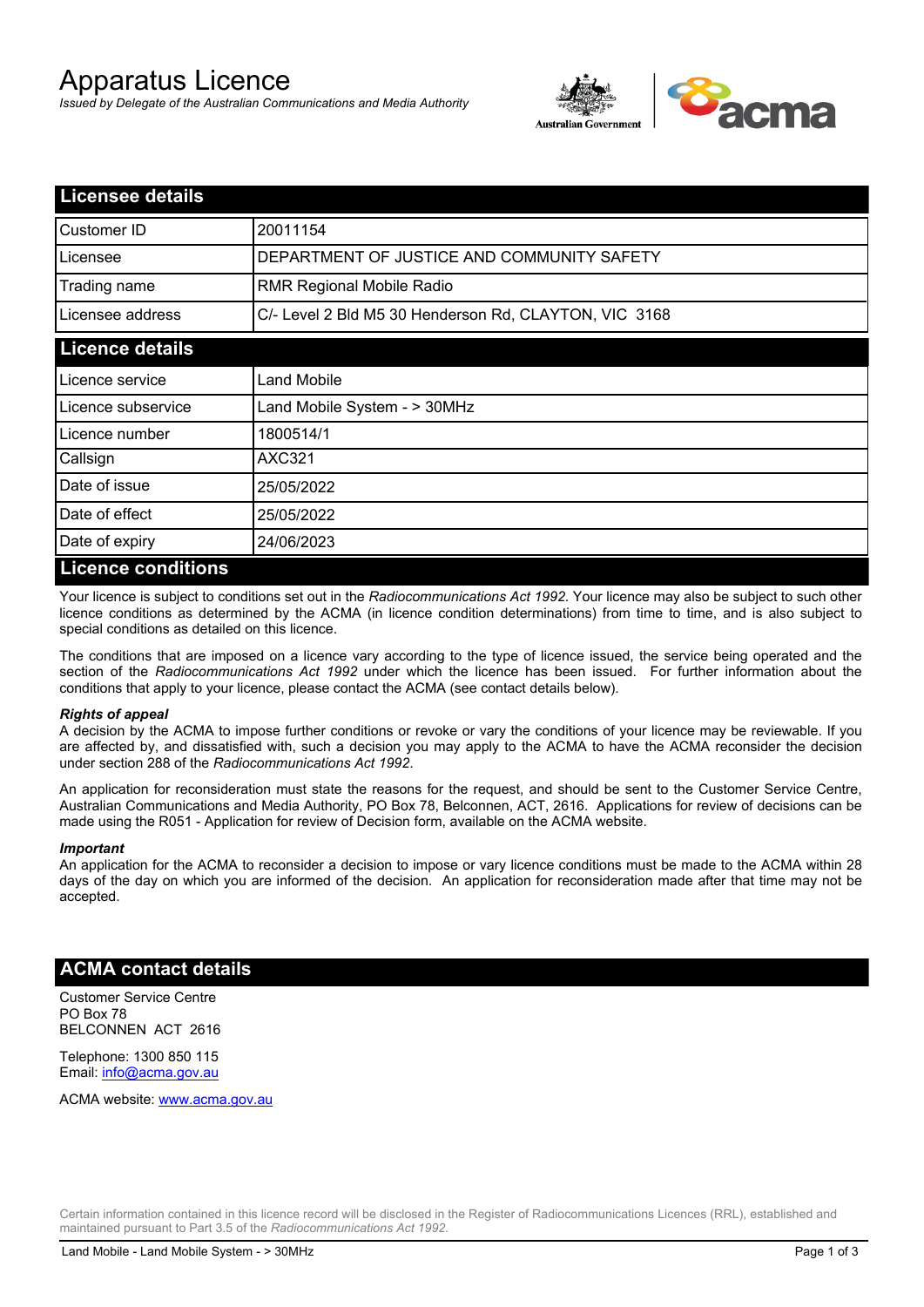## **Advisory Notes applying to licence no.: 1800514/1**

Conditions applicable to the operation of Land Mobile System station(s) authorised under this licence can be found in the Radiocommunications Licence Conditions (Apparatus Licence) Determination and the Radiocommunications Licence Conditions (Land Mobile Licence) Determination. Copies of these determinations are available from the ACMA and from the ACMA home page (www.acma.gov.au).